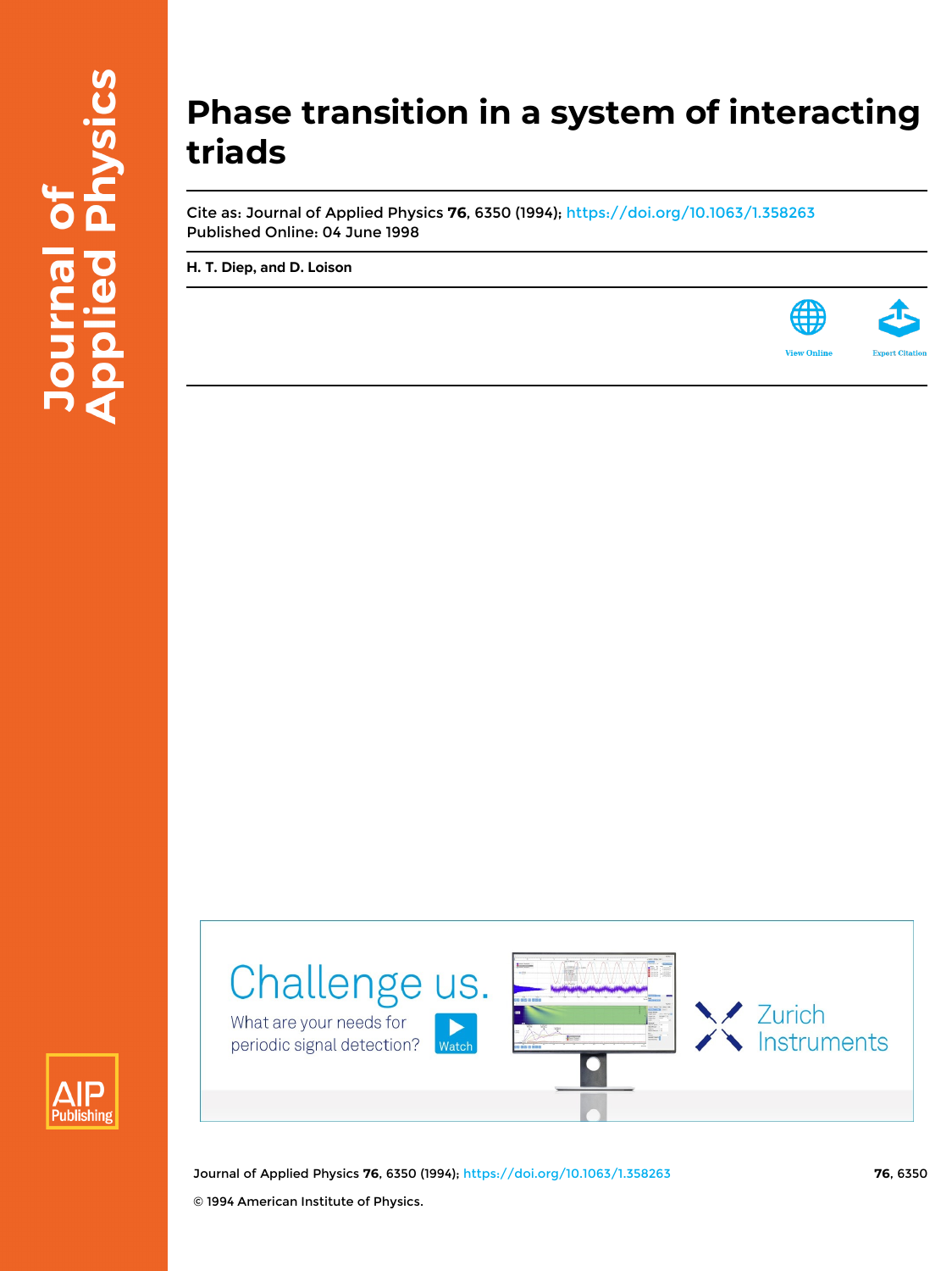## Phase transition in a system of interacting triads

H. T. Diep and D. Loison

Groupe de Physique Statistique, Université de Cergy-Pontoise 49, Avenue des Genottes, B.P. 8428, 95806 Cergy-Pontoise Cedex, France

The present work is motivated by the controversy on the nature of the phase transition on the Heisenberg stacked triangular antiferromagnet (STA). In particular, the renormalization group with  $4-\epsilon$  expansion suggests a new universality class, while the renormalization group with  $2+\epsilon$ expansion using a nonlinear  $\sigma$  (NLS) model shows that the transition, if not mean-field tricritical or first order, is of the known  $O(4)$  universality class. In order to verify this conjecture, we study here an equivalent system obtained from the STA by imposing the local rigidity as has been used in the NLS model. The results show that none of the scenarios predicted by the NLS model is found. The critical exponent  $\nu=0.48\pm0.05$  is quite different from the original STA without local rigidity, indicating that the local rigidity changes the nature of the transition. It is also different from that of  $O(4)$ . It means that successive transformations used to buildup the NLS model from the original STA may lead to the  $O(4)$  universality class.

Phase transitions in frustrated spin systems have been extensively investigated during the last decade.<sup>1</sup> In particular, the nature of the phase transition in the stacked triangular antiferromagnets (STA) with Heisenberg spins interacting via nearest-neighbor  $(nn)$  bonds has been widely studied. This system belongs to a general family of periodically canted spin systems known as helimagnets. Recent extensive Monte Carlo (MC) simulations which are more precise than early  $MC$  works<sup>2</sup> have shown that the transition in STA is of second order with the critical exponents quite different from those of known universality classes.<sup>3-5</sup> The body-centered tetragonal helimagnet has also shown almost the same critical exponents.<sup>6</sup> Using a renormalization group  $(RG)$  technique in a  $4-\epsilon$  perturbative expansion, Kawamura<sup>7</sup> has suggested a new universality class for that transition. However, by using a RG technique for a nonlinear  $\sigma$  (NLS) model with a  $2+\epsilon$  expansion, Azaria *et al.*<sup>8-10</sup> showed that the transition, if not of first order or mean-field tricritical, is of second order with the known  $O(4)$  universality class. This situation is embarrassing since the RG technique with  $2+\epsilon$  and  $4-\epsilon$  expansions usually yields the same result in three dimensions for nonfrustrated systems. Furthermore, it is clear that none of the scenarios predicted by Azaria et al. was verified by the above-mentioned independent MC simulations of the Heisenberg  $STA<sup>3-5</sup>$ 

The purpose of this paper is to find out the reason of the disagreement between the  $2+\epsilon$  and the MC results. To this end, we study by the histogram MC simulation technique, $^{11,12}$  the approximated system used in the NLS model $^{8-10}$  and to compare the MC results with those performed on the original  $STA^{3-5}$  The approximated system, as seen in Sec. II, is in fact, obtained from the STA by neglecting local fluctuations while keeping the symmetry of the original Hamiltonian.

Section II is devoted to the description of our model and method. Results are shown and discussed in Sec. III. Concluding remarks are given in Sec. IV.

### I. INTRODUCTION II. MODELAND METHOD

Let us consider the STA with  $nn$  interaction. The ground state (GS) is characterized by a planar spin configuration where the three spins on each triangle form a 120° structure with either left or right chirality. Thus, the GS degeneracy is twofold in addition to the global rotation. The Hamiltonian is given by

$$
H = J \sum_{ij} \mathbf{S}_i \cdot \mathbf{S}_j \tag{1}
$$

where  $S_i$  denotes the classical Heisenberg spin of unit length at the *i*th site,  $J(>0)$  is the interaction between two nn spins, and the sum runs over all  $nn$  pairs. The Hamiltonian (1) has been used in previous MC simulations<sup>3-5</sup> which all give the same critical exponents within statistical errors:  $\nu=0.59$  $\pm 0.01, \beta = 0.28 \pm 0.02, \gamma = 1.25 \pm 0.03, \text{ and } \alpha = 0.40 \pm 0.01.$ 

Following Azaria et  $al$ <sup>10</sup> we take the continuum limit at each triangle by putting the three spins at its center. In doing so for all triangles, we generate a new superlattice [see Fig.  $l(a)$ ]. In the NLS model, the local rigidity was assumed, i.e., the sum of the three spins on each triangle is set to zero. $8-10,13$  The resulting model is a system of triads each of which is defined by the three orthogonal unit vectors  $e_i(x)(i=1,2,3)$  which replace the spins at the center of the xth triangle in Fig. 1(a). The original spins at the xth triangle are obtained by a linear combination of  $e_i(x)$  ( $i = 1,2,3$ ). The system of triads is shown in Fig. l(b). Note that the third vectors  $e_3(x)$  which are perpendicular to the figure sheet are not shown for clarity. Since there is no more frustration by geometry, one can take indifferently ferromagnetic or antiferromagnetic interaction between  $nn$  triads with the following Hamiltonian

$$
H_{t} = -\sum_{xy} \sum_{i=1,2,3} K_{i}(x,y) \mathbf{e}_{i}(x) \mathbf{e}_{i}(y), \qquad (2)
$$

where  $K_i(x, y)$  is the interaction between the two *i*th unit vectors sitting at the  $nn$ , xth, and yth, triads. The original STA is now transformed into a triad system which is defined on a simple cubic lattice. Strictly speaking, the STA corre-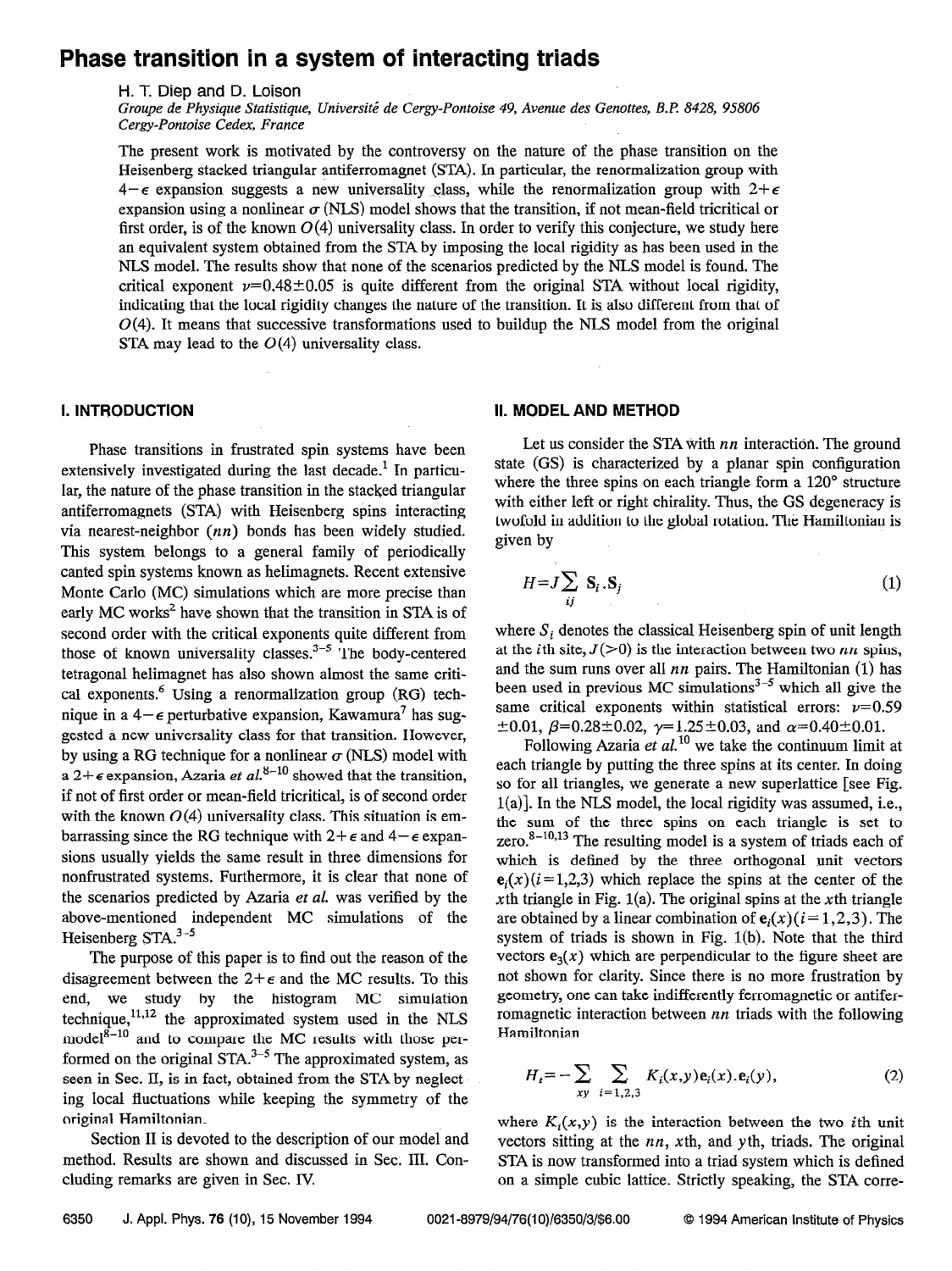

FIG. 1. (a) The continuum limit of the ground state of the STA is taken by putting the spins on each triangle at its center (b) system of triads which is equivalent to the Heisenberg STA with local rigidity. The third unit vectors perpendicular to the figure sheet are not shown.

sponds to the case where the interactions between one of the unit vectors, say  $e_3(x)$ , are zero.<sup>10</sup> We will consider in this paper not only this case but also the symmetric case where all  $K_i(x, y)$  are equal. Since the interactions in (1) are site independent, all interactions for the triad system are also site independent, i.e.,  $K_i(x, y) = K_i$ .

Before showing our results, let us emphasize that the model considered in this paper is equivalent to the Heisenberg model on the STA only within the so-called local rigidity condition.

The method used here is the histogram MC technique which has been recently developed by Ferrenberg and Swendsen to study phase transitions. $11,12$  The reader is referred to these papers for details. In our simulations, we use a simple cubic lattice of linear size  $L=10,12,14,16,18,20$ sites with periodic boundary conditions. In general, we discarded 500 000 MC steps per triad for equilibrating and calculated the energy histogram as well as other physical quantities over 1-2 M MC steps. We first estimate roughly the transition temperature  $T_0$  at each size and calculate at  $T_0$  the energy histogram as well as the following quantities:

$$
\langle C \rangle = \frac{(\langle E^2 \rangle - \langle E \rangle^2)}{N k_B T^2},\tag{3}
$$

$$
\langle \chi \rangle = \frac{N(\langle O^2 \rangle - \langle O \rangle^2)}{k_B T},\tag{4}
$$

$$
\langle (O)'\rangle = \langle OE\rangle - \langle O\rangle \langle E\rangle, \tag{5}
$$

$$
\langle (O^2)'\rangle = \langle O^2 E \rangle - \langle O \rangle^2 \langle E \rangle, \tag{6}
$$

$$
\langle (\ln O)' \rangle = \frac{\langle OE \rangle}{\langle O \rangle} - \langle E \rangle, \tag{7}
$$

$$
\langle (\ln O^2)' \rangle = \frac{\langle O^2 E \rangle}{\langle O^2 \rangle} - \langle E \rangle, \tag{8}
$$



FIG. 2.  $\langle (\ln O)' \rangle$  vs  $\ln L$ . The slope is  $1/\nu = 2.08$ .

$$
\langle V \rangle = 1 - \frac{\langle E^4 \rangle}{3 \langle E^2 \rangle^2},\tag{9}
$$

$$
\langle U \rangle = 1 - \frac{\langle O^4 \rangle}{3 \langle O^2 \rangle^2},\tag{10}
$$

$$
\langle (U)'\rangle = \langle UE \rangle - \langle U \rangle \langle E \rangle, \tag{11}
$$

where  $E$  is the internal energy of the system,  $T$  the tempera-ture, O the order parameter, C the specific heat per site,  $\chi$  the magnetic susceptibility per site,  $U$  the fourth-order cumulant, V the fourth-order energy cumulant,  $\langle ... \rangle$  means the thermal average, and the prime denotes the derivative with respect to  $\beta=1/(k_BT)$ . Using the energy histogram at  $T_0$ , one can calculate physical quantities at neighboring temperatures, and thus the transition temperature at each size is known with precision. $^{11,12}$ 

#### III. RESULT

Let us show the results for the two following cases.

#### A.  $K_1=K_2=K$ ,  $K_3=0$

The system in this case is equivalent to the STA with local rigidity. The transition is found of second order. Using the finite size scaling for the maxima of  $\langle C \rangle$ ,  $\langle \chi \rangle$ ,  $\langle (\ln O)' \rangle$ ,  $etc.$ <sup>11,12</sup> we obtained the critical temperature for the infinite system which is  $T_c(\infty) = 1.5325 \pm 0.0020$ . The exponent v can be obtained from the inverse of the slope of  $\langle (\ln O)' \rangle$  [and  $\langle \frac{\ln (O^2)}{\ln (O^2)} \rangle$  versus  $\ln L$ . This is shown in Fig. 2 where  $\nu$ =0.48  $\pm 0.05$ . The critical exponents y and  $\beta$  are obtained by plotting  $\ln\langle O \rangle$  and  $(\ln\langle \chi \rangle)$  vs  $\ln L$ , respectively (not shown here). They are  $\beta$ =0.22±0.04 and  $\gamma$ =1.15±0.07. These exponents are completely different from those of the original STA (without local rigidity) (see values of exponents given in the preceding section). They are also different from those of the O(4) universality class which are  $\nu=0.74$ ,  $\beta=0.39$ ,  $\gamma=1.47$ .

There are two things we learn from these results: (i) the local rigidity changes the nature of the phase transition; (ii) when one starts with the local rigidity, one does not find the scenarios predicted by the NLS model in  $2+\epsilon$  expansion.<sup>10</sup> It means that the subsequent approximations used in the theoretical calculation, $10$  for instance, the continuum limit performed at some steps, may alter the nature of the transition